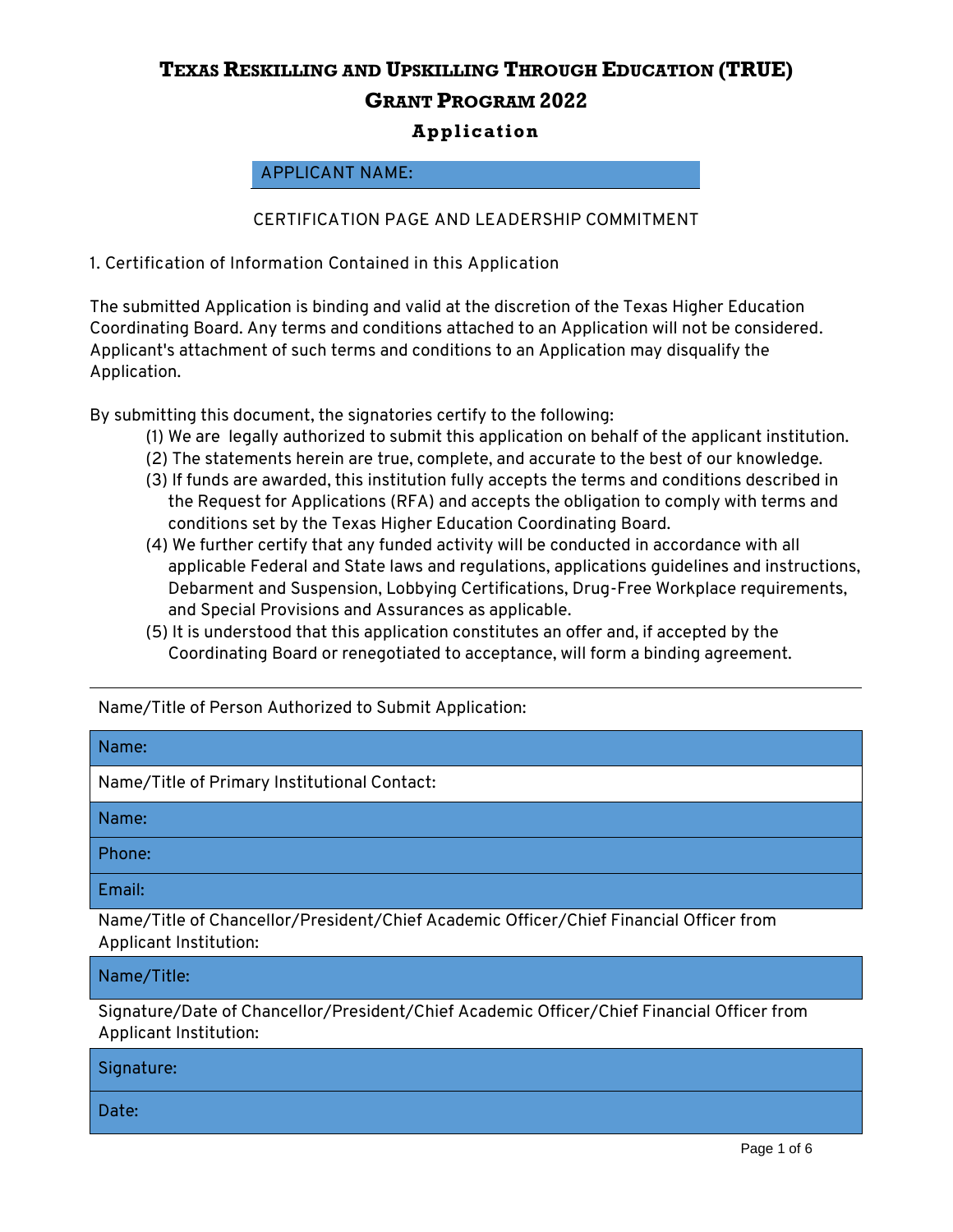### *Funding Period:* **June 30, 2022-August 31, 2023**

**Application Deadline: May 23, 2022, 5 PM Central**

Eligible entities submitting applications after this date will not be considered for funding. The information provided in this application will serve as the basis for selection of TRUE funding recipients. Sections 1 through 5 of this Application must be completed as well as a TRUE Budget Request form, workforce participation documentation and required certification forms.

> **Submit completed form and required attachments to:** Reskilling@highered.texas.gov

Contact for questions: Reskilling@highered.texas.gov or 512-427-6200

\_\_\_\_\_\_\_\_\_\_\_\_\_\_\_\_\_\_\_\_\_\_\_\_\_\_\_\_\_\_\_\_\_\_\_\_\_\_\_\_\_\_\_\_\_\_\_\_\_\_\_\_\_\_\_\_\_\_\_\_\_\_\_\_\_\_\_\_\_\_\_\_\_\_\_\_\_\_\_\_\_

**2.**☐☒**Contact Information**

Name of primary Applicant as listed below will appear as the Contracting Party in the *Notice of Grant Award:*

- (a) Name of the Applicant Institution:
- (b) Contact information of the Primary Contact person, who will serve as point of contact for all THECB communication:

| <b>Primary Contact</b> |  |
|------------------------|--|
| Person                 |  |
| Phone                  |  |
| Email                  |  |
| <b>Mailing Address</b> |  |
|                        |  |
| <b>Other Contact</b>   |  |
| Person:                |  |
| Position/Title:        |  |
| Phone                  |  |
| Email                  |  |

(c) Name of Contacts for Program Partner(s), Consortium Members, if applicable. Add additional rows as necessary.

| Institution/Organization: |  |
|---------------------------|--|
| Primary Contact Person:   |  |
| Institution/Organization: |  |
| Primary Contact Person:   |  |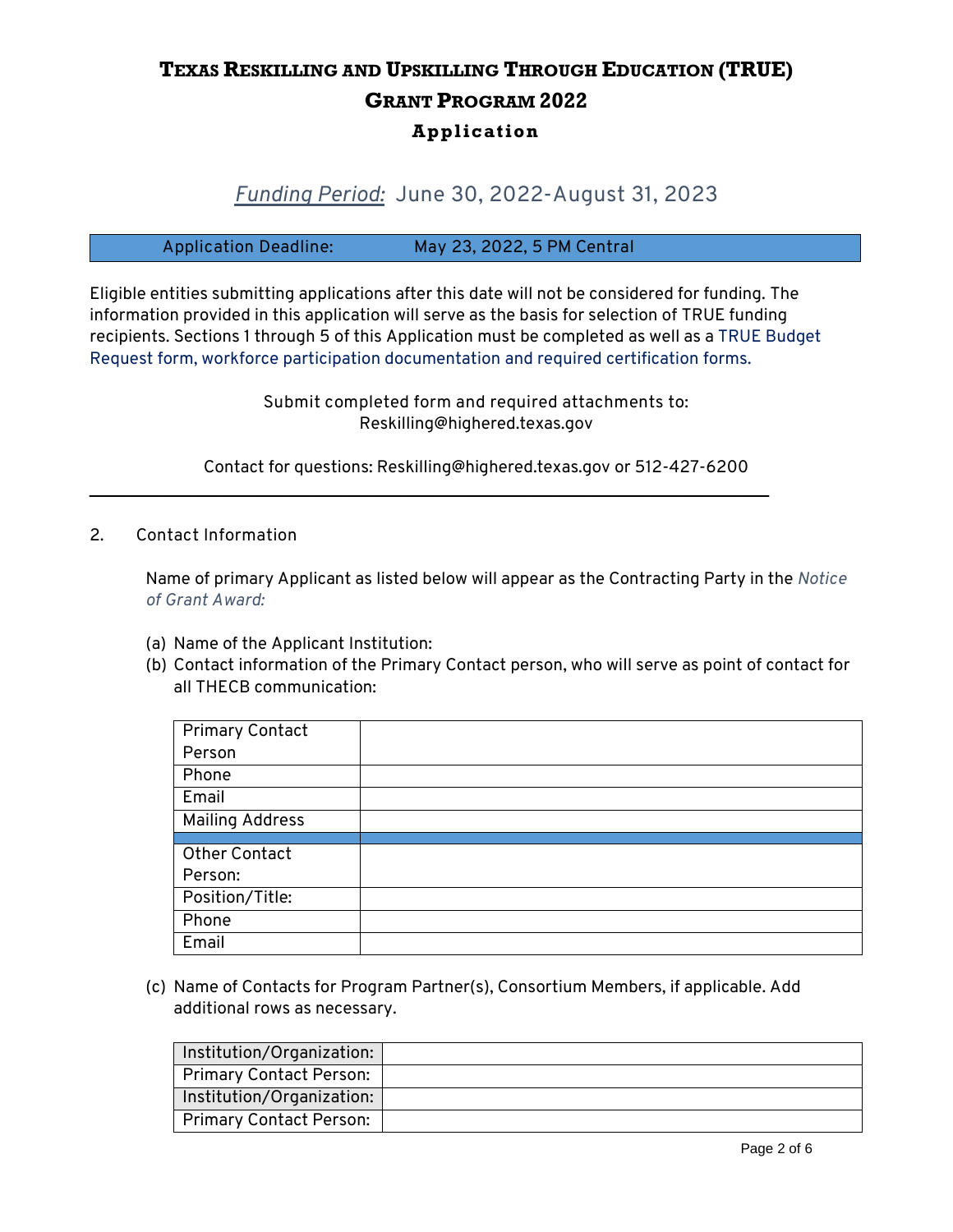# **TEXAS RESKILLING AND UPSKILLING THROUGH EDUCATION (TRUE) GRANT PROGRAM 2022**

#### **Application**

| Institution/Organization:      |  |
|--------------------------------|--|
| <b>Primary Contact Person:</b> |  |

#### **3. Requested Grant Amount**

 $\zeta$ 

Please provide budget details in the **TRUE Grant Program Budget Request form**.

#### **4. Project Description**

#### 4.1 Project Summary

Please provide information on the high value workforce education and training program(s) that will be the subject of the proposed project. Add additional rows to the table if necessary.

a) Selected Project Education and Training Program(s) (1-5 points awarded)

| Name of Program | <b>CIP</b> | Duration       | SCH or     | Contact | Name of Credential |
|-----------------|------------|----------------|------------|---------|--------------------|
|                 | CODE       | (Weeks/Months) | equivalent | Hours   | (Certificate,      |
|                 | (4)        |                |            |         | Badge, etc.)       |
|                 | digit)     |                |            |         |                    |
|                 |            |                |            |         |                    |
|                 |            |                |            |         |                    |
|                 |            |                |            |         |                    |
|                 |            |                |            |         |                    |
|                 |            |                |            |         |                    |

b) Description of Project Program Selection (1-5 points awarded)

The rationale for the selection of the education and training project is outlined, including how it was determined that project programs are credibly viewed as high value/high need fields at the state, regional, or local level. Relevant data from current labor market information and workforce stakeholder input in hiring persons with the skills developed in the program is cited as supporting program selection. Multiple sources of relevant labor market information indicate a more robust proposal. Sub-Certificate 1 programs selected are described as being developed or scaled to be convertible or stackable to credit-bearing programs. The role played by employers or other workforce entities in the program selection process is described. Information on any similar existing programs in the region is provided with a rationale using relevant data about why local or regional demand necessitates duplication. (250 words maximum)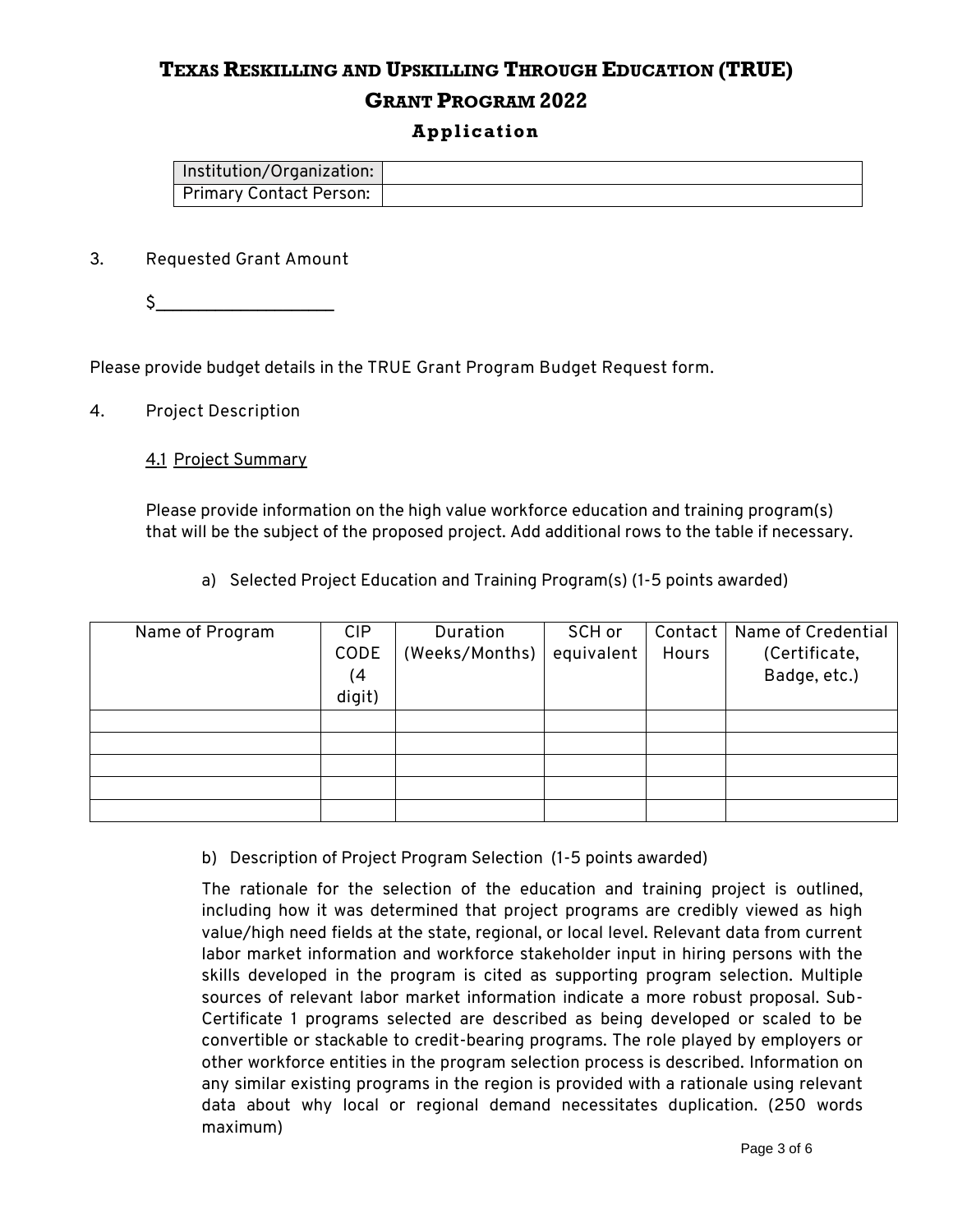c) Project Goals and Activities (1-5 points awarded)

Provide a description of the project's goals and activities. Indicate if the project is a planning engagement, an expansion or redesign of an existing program, or creation of new education and training programs. Provide specifics about the program(s) selected, including mode of instruction. Indicate the establishment of clear pathways to employment. If applicable, specify the role played by workforce partners in the project's execution of goals and activities. (250 words maximum)

d) Addressing Affordability (0 or 2 bonus Points awarded)

If applicable, provide a brief description of how the proposed credential program(s) addresses student affordability. (250 words maximum)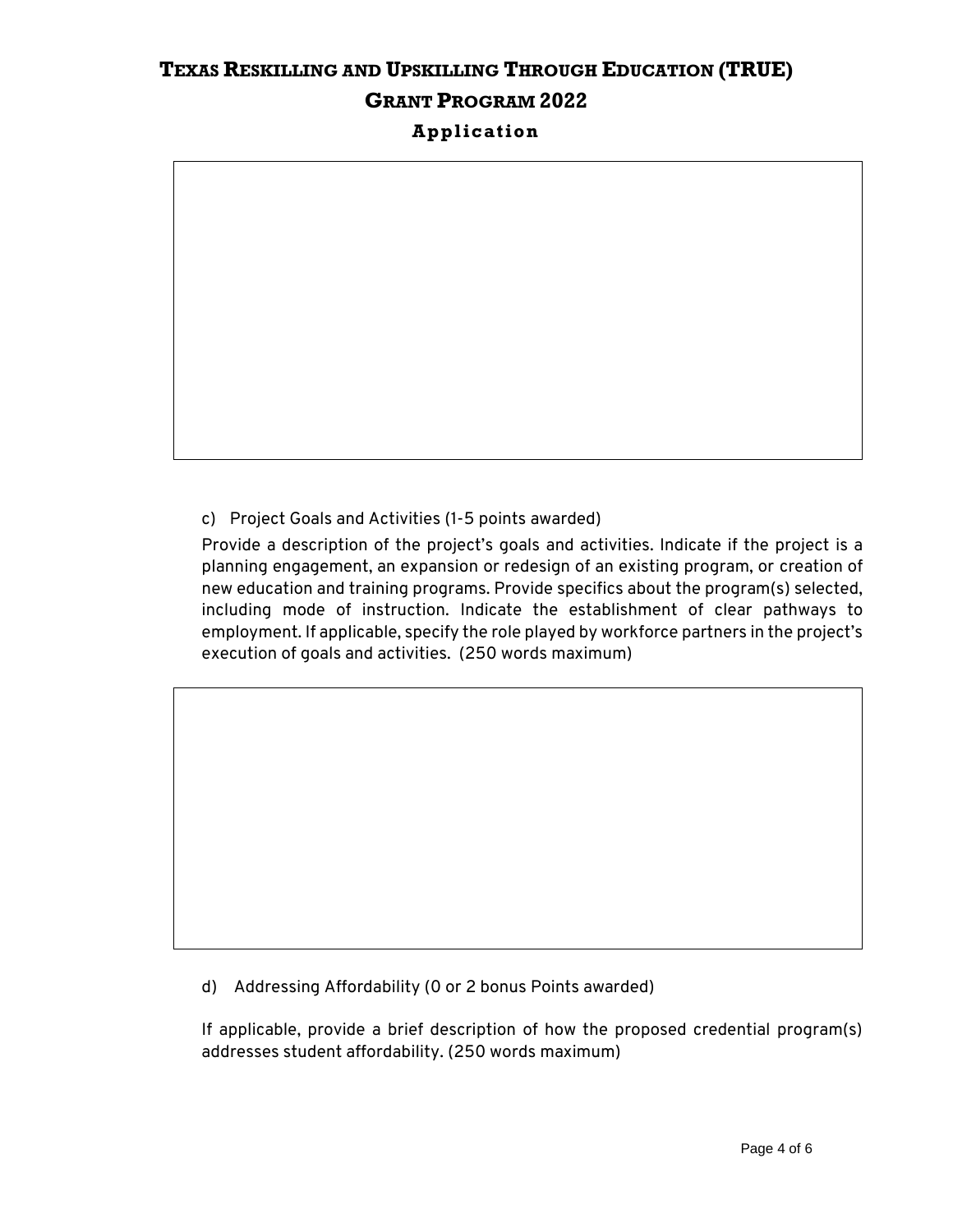e) Opportunities for Displaced Workers (0 or 2 bonus points awarded)

If applicable, provide a brief description of how the proposed credential program(s) provides opportunities to displaced workers. (250 words maximum)

4.2 Description of Applicant and Partners/Consortium Members (1-5 points awarded; Consortium proposals awarded 0 or 5 bonus points; Partnership with eligible workforce entities awarded 0 or 5 bonus points)

Provide information about the relevant capabilities in workforce education of the Applicant and partners/consortium members (if applicable) expected to participate in the project. Indicate past work on similar projects and institutional capacity to create and implement similar projects in an efficient and successful manner. If applicable, state the rationale behind the consortium or partnership arrangement, describe each members' level of commitment to the project, and indicate how the sharing of responsibilities between members in the consortium will be accomplished. (250 words maximum)